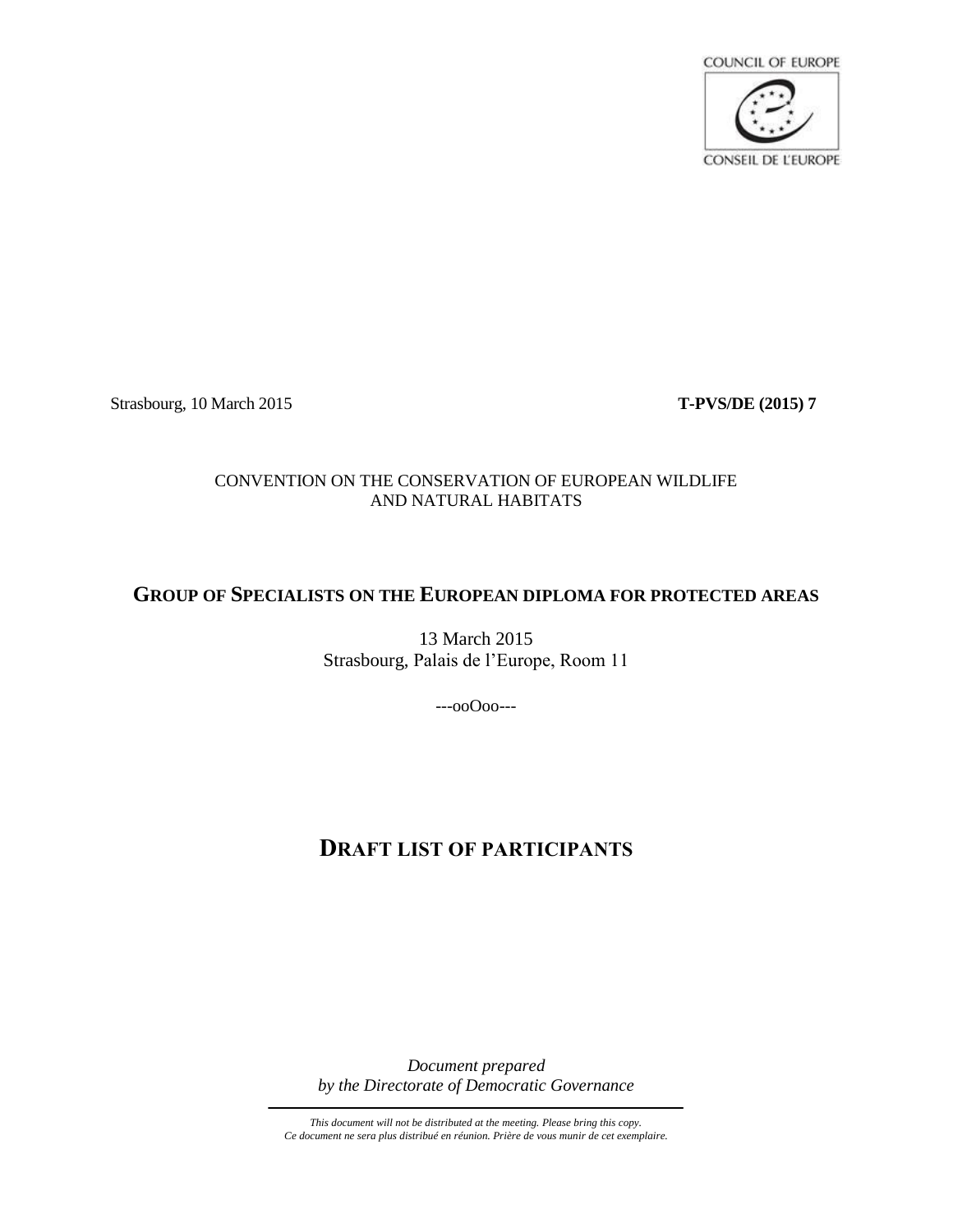## **SPECIALISTS / SPECIALISTES**

#### **ESTONIA/ESTONIE**

Mr Aleksei LOTMAN **(Member)** Matsalu, Lihula vald, Läänemaa, 90102 Eesti Estonia E-mail : [alexlotman\[at\]gmail.com](mailto:alexlotman@gmail.com)

### **NETHERLANDS/PAYS-BAS**

Mr Jan Willem SNEEP **(Member)** Laan van Meerdervoort 1030 2564 AW The Hague Netherlands E-mail : [jwsneep\[at\]live.nl](mailto:jwsneep@live.nl)

### **PORTUGAL**

Ms. Ana RAINHO **(Member)** Head of the Division of Biodiversity Conservation at ICNF Instituto da Conservação da Natureza e das Florestas, IP Divisão de Conservação da Biodiversidade Avenida da República, n.º 16 a 16B 1050-191 Lisboa Portugal E-mail : [Ana.Rainho\[at\]icnf.pt](mailto:Ana.Rainho@icnf.pt)

## **SLOVENIA/SLOVENIE**

Mr Peter SKOBERNE **(Chair)** v. d. direktor/acting director Ljublianska cesta 27 4260 Bled Slovenia E-mail : [peter.skoberne\[at\]tnp.gov.si](mailto:peter.skoberne@tnp.gov.si)

### **TURKEY/TURQUIE**

Mr Mustafa ÖZKAN **(Member)** Turkish Republic Ministry of Forestry and Water Affairs Söğütözü Street No: 14/E Ankara Turkey PC: 06510 E-mail: [mustafaozkan\[at\]ormansu.gov.tr](mailto:mustafaozkan@ormansu.gov.tr)

## **UKRAINE**

Mr Igor IVANENKO **(Member)** Deputy Head of the State Agency for Protected Areas Ministry of Environmental Protection of Ukraine Building 35, Uritskogo street 03035 Kyiv Ukraine E-mail: [ecoland\[at\]menr.gov.ua](mailto:ecoland@menr.gov.ua)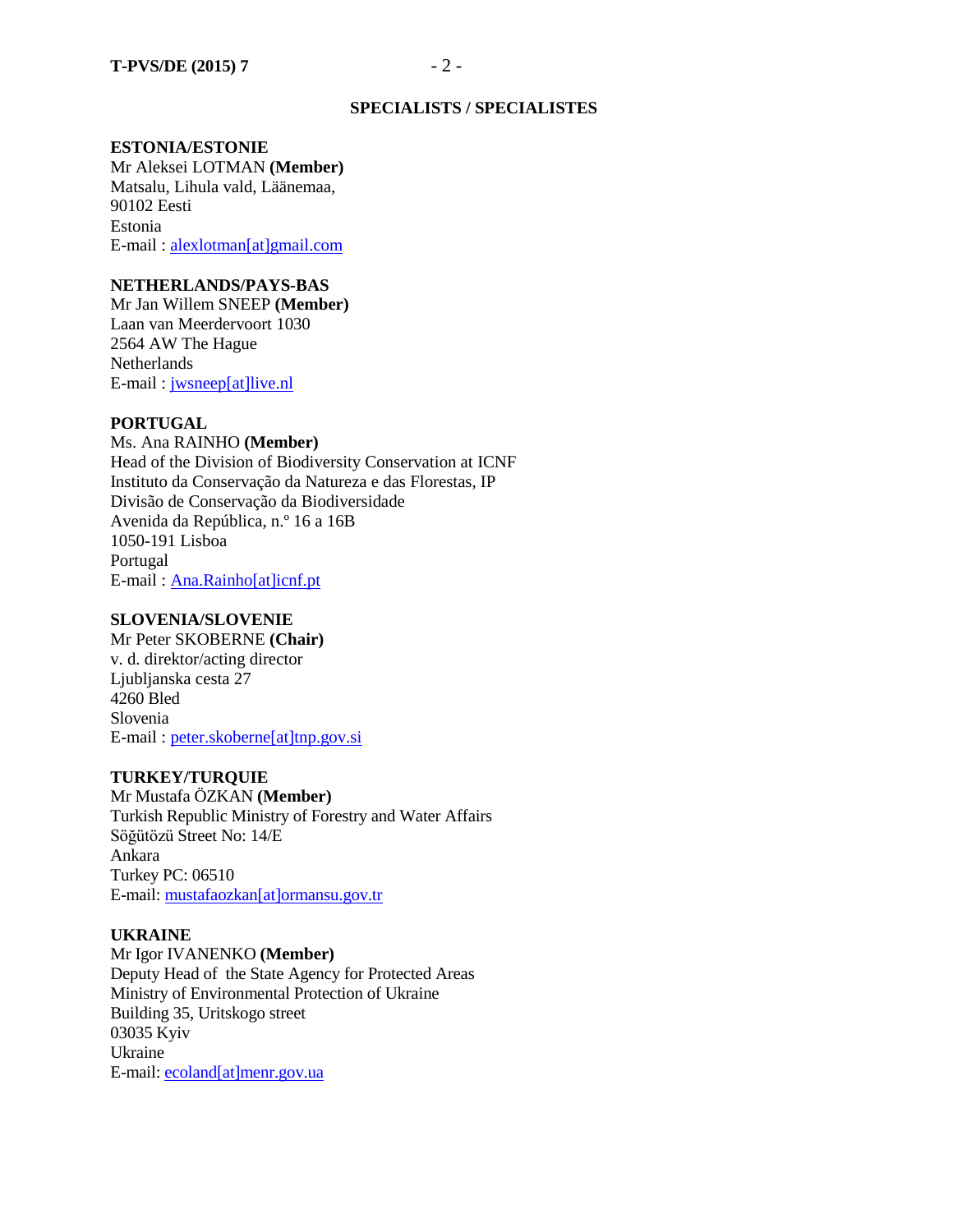## **CHAIR OF THE STANDING COMMITTEE/PRESIDENT DU COMITE PERMANENT**

Mr Øystein STØRKERSEN Principal Adviser/Head of Delegation Norwegian Environment Agency P.O. Box 5672 Sluppen 7485 Trondheim Norway E-mail : [oystein.storkersen\[at\]miljodir.no](mailto:oystein.storkersen@miljodir.no)

## **CONSULTANTS/EXPERTS**

Mr Olivier BIBER Président de "Nos Oiseaux" Brunngasse 2, Postfach 658 3000 Bern Switzerland E-Mail: [olivier.biber\[at\]nosoiseaux.ch](mailto:olivier.biber@nosoiseaux.ch)

Mr Robert BRUNNER Kirchengasse 39/13 1070 Wien Austria E-mail[: rbw748\[at\]gmail.com](mailto:rbw748@gmail.com)

Mr Hervé LETHIER EMC²I, Le Belvédère, Chemin de l'Observatoire, 1264 Saint Cergue Switzerland E-mail: [herve.lethier\[at\]wanadoo.fr](mailto:herve.lethier@wanadoo.fr)

Mr Michael B USHER 4 Chalmers Court, BRIDGE OF ALLAN Stirling FK9 4BA United Kingdom E-mail: [m.b.usher\[at\]stir.ac.uk](mailto:m.b.usher@stir.ac.uk)

### **REPRESENTATIVES OF THE DIPLOMA AREAS / REPRESENTANTS DES ZONES DIPLOMEES**

## **CZECH REPUBLIC/REPUBLIQUE TCHEQUE**

Ms. Lenka REITEROVA Deputy director Podijy National Park Czech Republic E-mail: [reiterova\[at\]nppodyji.cz](mailto:reiterova@nppodyji.cz)

Mr Robert STEJSKAL Podijy National Park Czech Republic E-mail: [reiterova\[at\]nppodyji.cz](mailto:reiterova[at]nppodyji.cz)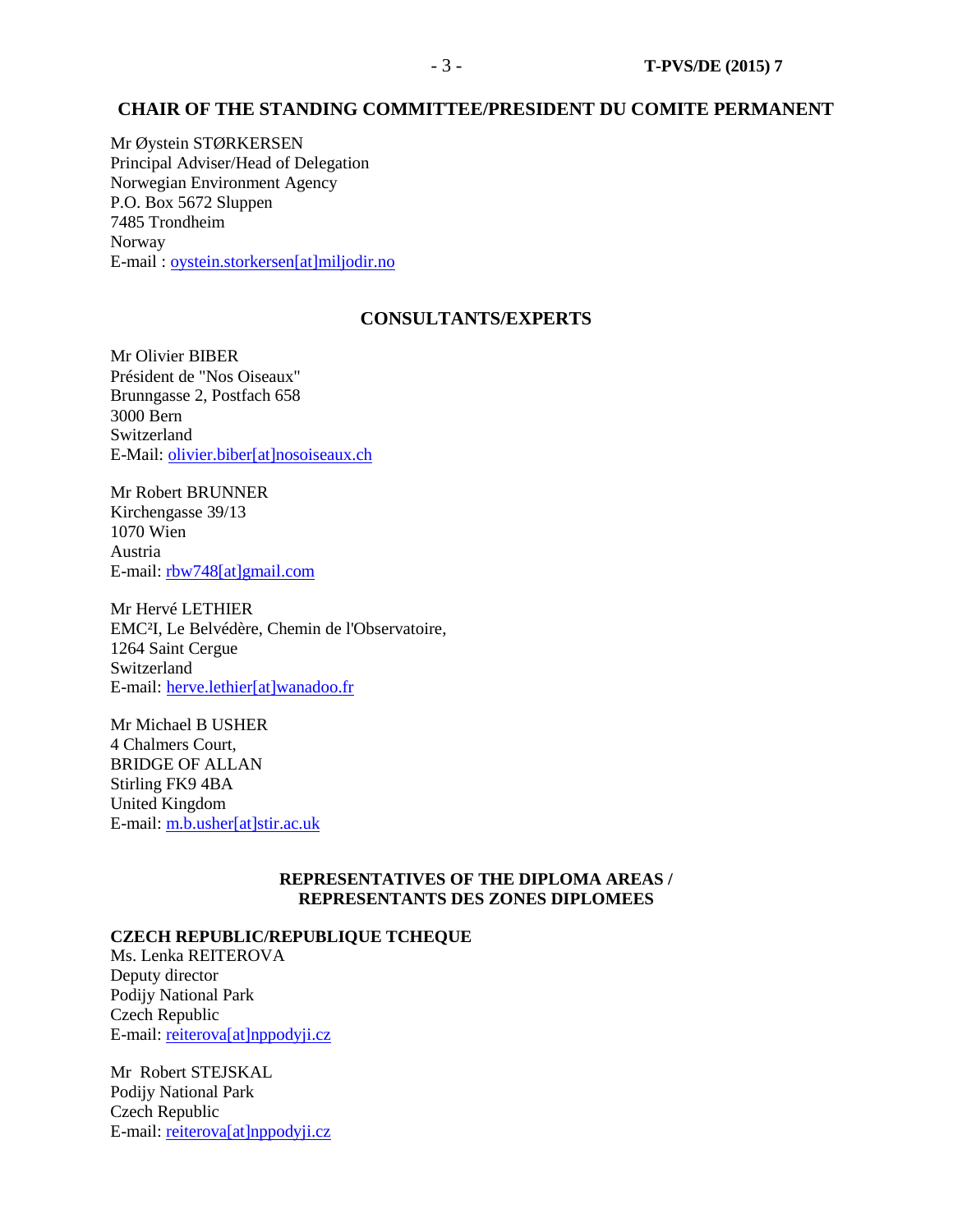# **GEORGIA/GEORGIE**

Mr Dimitri BERIDZE Deputy Chairman of The Agency of Protected Areas of Georgia Georgia E-mail: [ditoberidze\[at\]gmail.com](mailto:ditoberidze@gmail.com) / [tamar.kvantaliani\[at\]yahoo.com](mailto:tamar.kvantaliani@yahoo.com)

Mr Merab PHIROSMANISHVILI Director of Administration of Vashlovani Protected Areas Georgia E-mail: [ditoberidze\[at\]gmail.com](mailto:ditoberidze[at]gmail.com) [/ tamar.kvantaliani\[at\]yahoo.com](mailto:tamar.kvantaliani@yahoo.com)

# **GERMANY/ALLEMAGNE**

Mr Hans KIENER Nationalparkverwaltung Bayerischer Wald Freyungerstr. 294481 Grafenau Germany E-mail: [Hans.Kiener\[at\]npv-bw.bayern.de](mailto:Hans.Kiener[at]npv-bw.bayern.de)

# **NETHERLANDS/PAYS-BAS**

Mr Kragt LAMMERT Team leader seed and public gardens (forestry) Staatsbosbeheer Netherlands E-mail: [L.Kragt\[at\]staatsbosbeheer.nl](mailto:L.Kragt@staatsbosbeheer.nl)

Mr Egbert BEENS Ranger Staatsbosbeheer Northwest Overijssel Netherlands E-mail: [E.Beens\[at\]staatsbosbeheer.nl](mailto:E.Beens@staatsbosbeheer.nl)

Ms Bea CLAESSENS Site Manager Natuurmonumenten De Wieden Veneweg 253 7946 LV Wanneperveen Netherlands E-mail: B.Claessens[at]Natuurmonumenten.nl

## **POLAND/POLOGNE**

Ms Renata KRZYSCIAK-KOSINSKA Head of Research and Education Unit Bialowieza National Park Park Palacowy 5 17-230 Bialowieza Poland E-mail: rk.kosinska[at]bpn.com.pl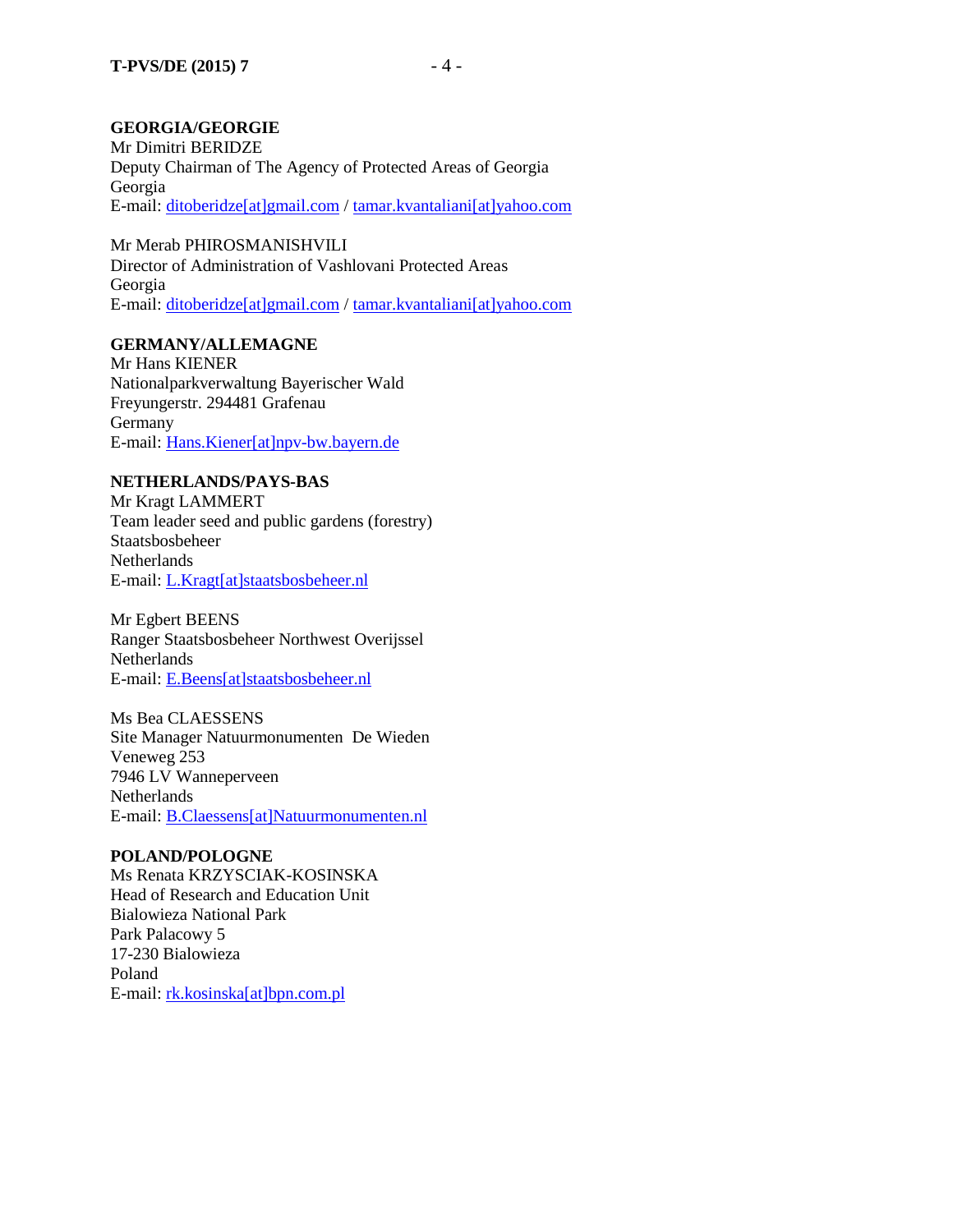#### **OTHER PARTICIPANTS / AUTRES PARTICIPANTS**

## **GERMANY/ALLEMAGNE**

Mr Alexander KRAUS Head of Unit Landratsamt Regen Poschetsrieder Str. 16 94209 Regen Germany E-mail: [akraus\[at\]lra.landkreis-regen.de](mailto:akraus@lra.landkreis-regen.de)

Mr Heiko LANGER Press Officer Landratsamt Regen Poschetsrieder Str. 16 94209 Regen Germany E-mail: [hlanger\[at\]lra.landkreis-regen.de](mailto:hlanger@lra.landkreis-regen.de)

#### **TURKEY/TURQUIE**

Mr Fatih BERBER Turkish Republic Ministry of Forestry and Water Affairs Söğütözü Street No: 14/E Ankara Turkey pc: 06510 E-mail: fberber[at]ormansu.gov.tr

Ms Kader GÜLEÇ Biologist in Kuşcenneti National Park Regional Directorate of Kuşcenneti National Park Bandırma/BALIKESİR Turkey

#### **SECRETARIAT**

DIRECTORATE OF DEMOCRATIC GOVERNANCE/ DIRECTION DE LA GOUVERNANCE DEMOCRATIQUE Biodiversity Unit / Unité de la biodiversité Fax: +33 (0)3 88 41 37 51

Mr Eladio FERNANDEZ-GALIANO Tel:  $+33(0)388412259$ E-mail: [eladio.fernandez-galiano\[at\]coe.int](mailto:eladio.fernandez-galiano@coe.int)

Ms Iva OBRETENOVA Tel: +33 (0)3 90 21 58 81 E-mail: *iva.obretenova*[at]coe.int

Ms Tatiana STATE MASSON Tel: + 33 (0)3 90 21 43 98 E-mail: [tatiana.state-masson\[at\]coe.int](mailto:tatiana.state-masson@coe.int)